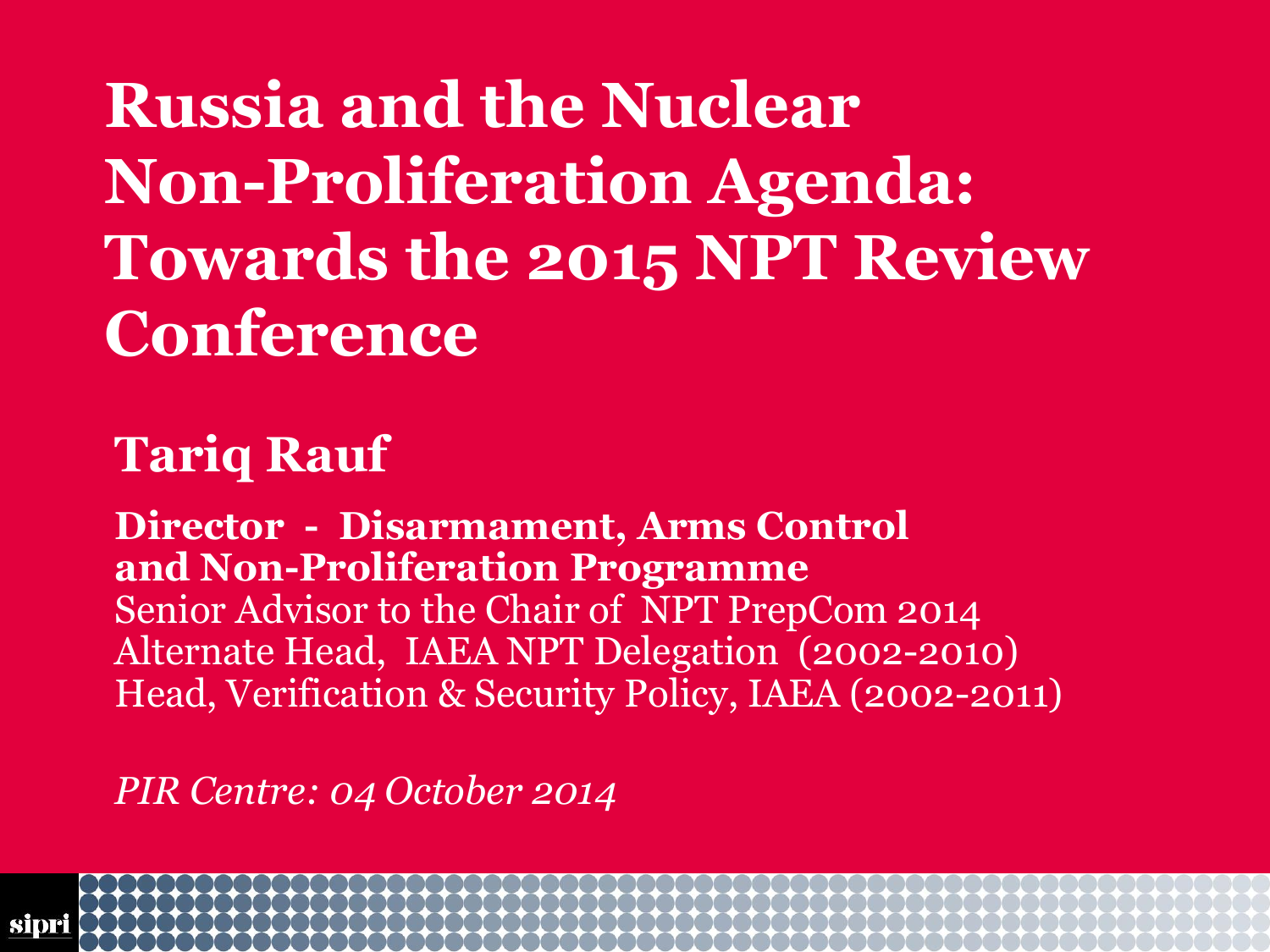## 2015 landmarks:

- **45th anniversary of the EIF of the NPT**
- **20th anniversary of the indefinite extension of the Treaty**
- **20th anniversary of the Resolution on the Middle East**
- **15th anniversary of the unequivocal undertaking by the NWS to achieve nuclear disarmament**
- **5 th anniversary of the agreement on the '64 actions' across the three pillars of the Treaty**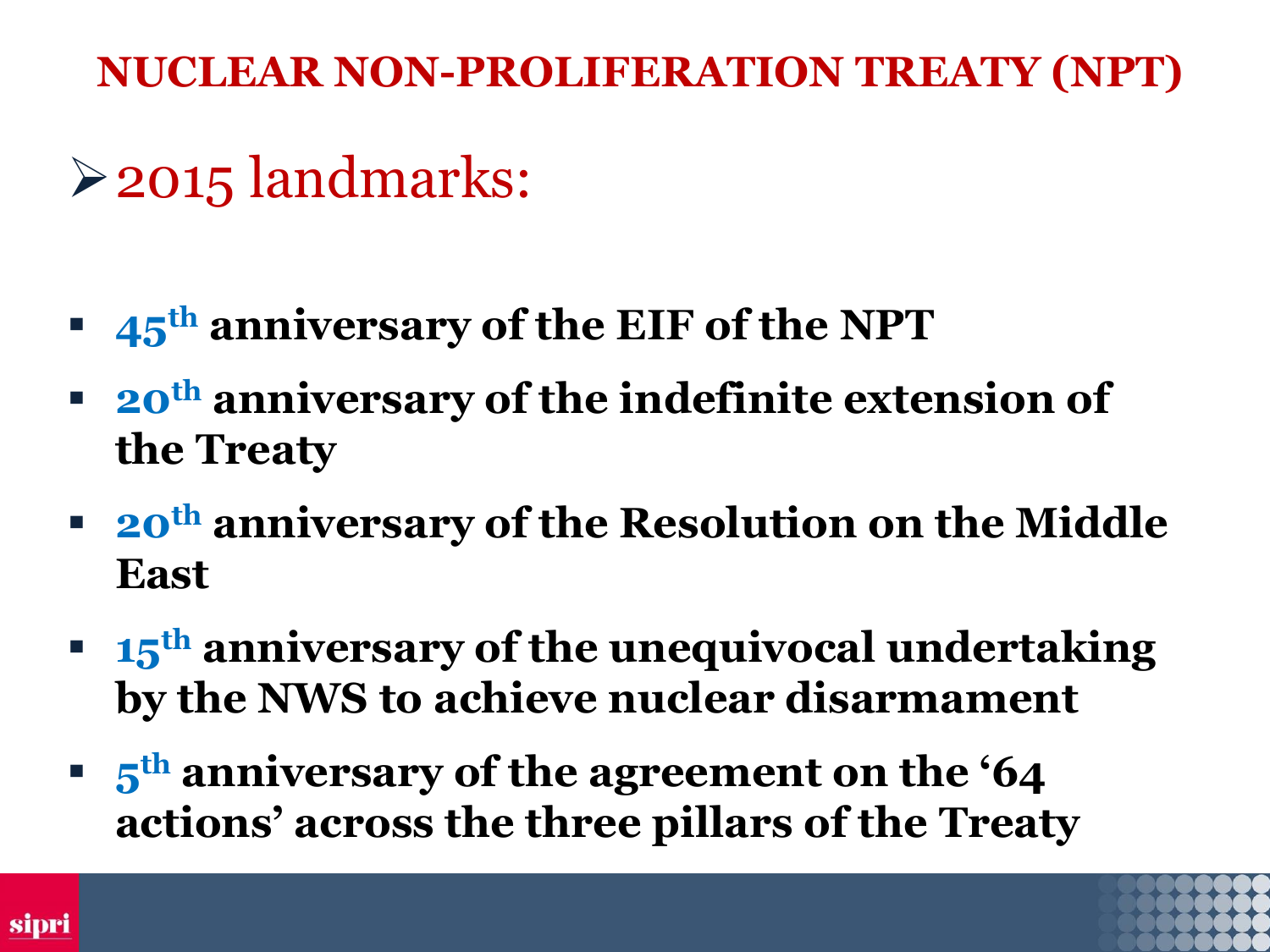*NPT RevConf is the "sovereign" of the Treaty – (late Fritz Schmidt, long-time Chair of the Zangger Committee) – responsibility of all States Parties to strengthen the authority and integrity of the Treaty*



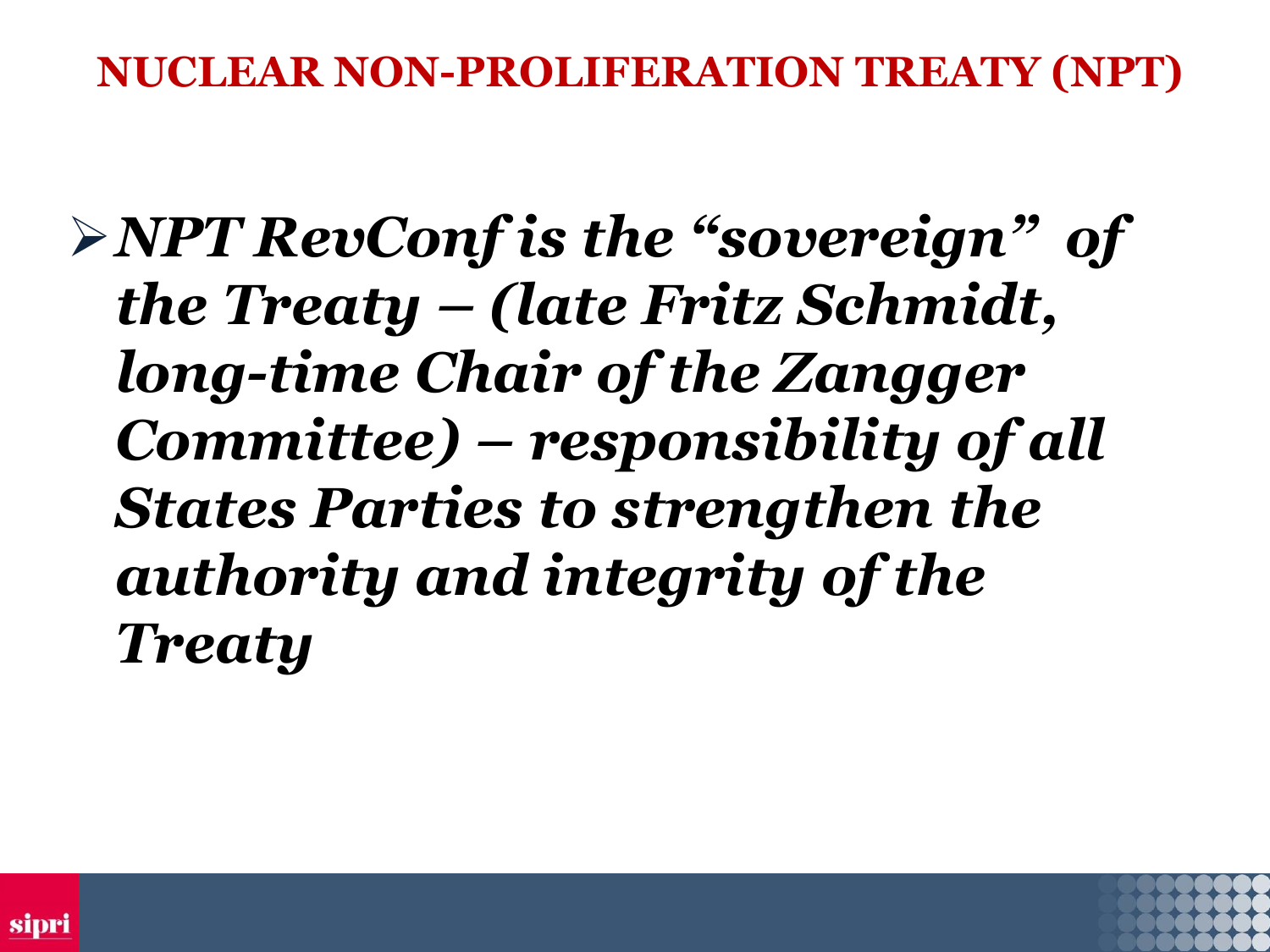## 2014 NPT PrepCom: Arrangements for 2015

- Dates, venue *(New York 27 April-22 May 2015)*
- **Draft rules of procedure**  $\boldsymbol{\checkmark}$
- Election of President and other officers
- Appointment of SecGen *(Tom Markram)* ✔
- **Provisional agenda**  $\vee$
- Subsidiary bodies to MCs  $\triangledown$
- Financing (+ division of costs)
- **Background documentation**  $\mathcal V$



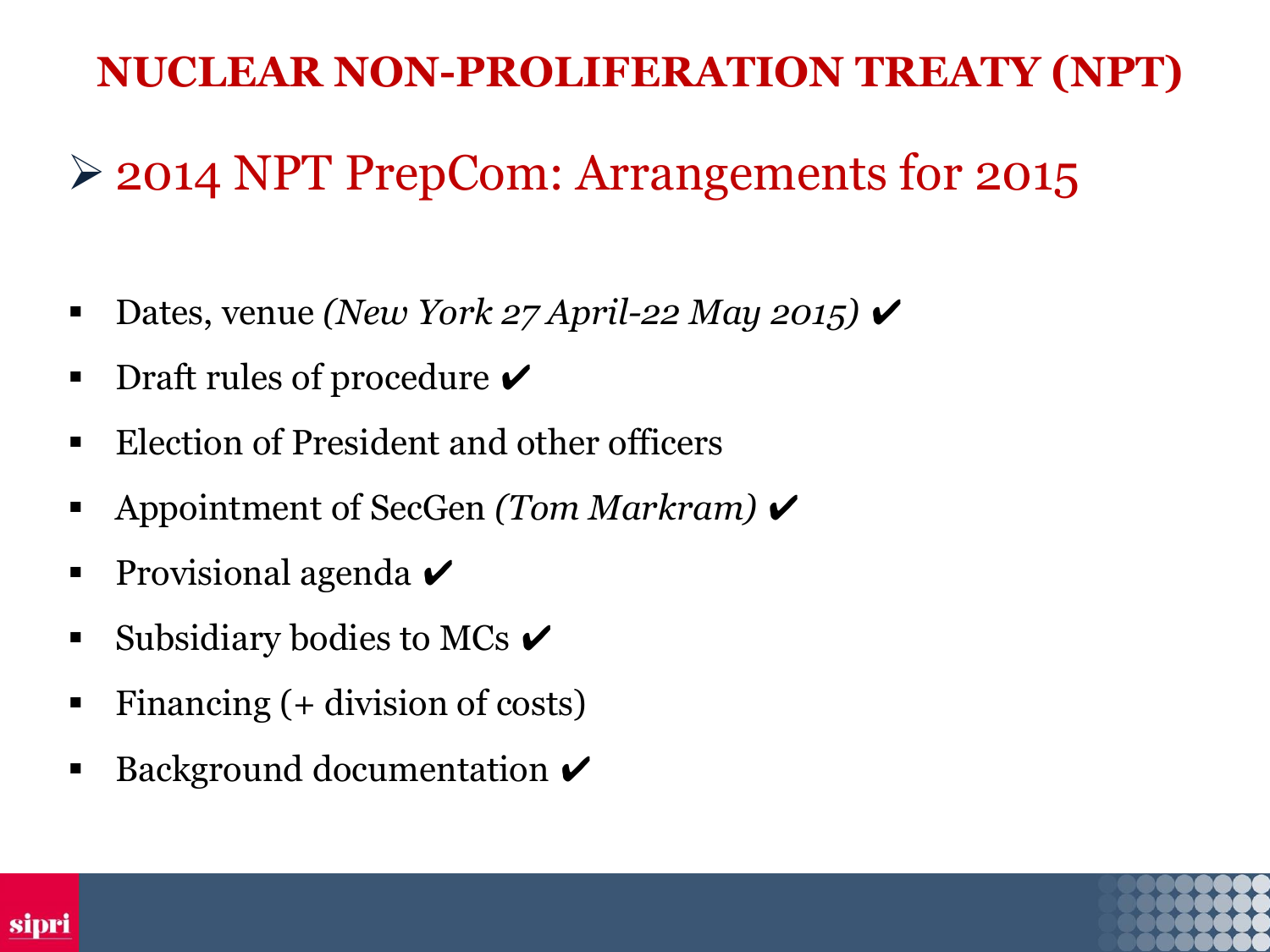# Provisional Agenda 2015 RevConf

16. Review of the operation of the Treaty, as provided for in its article VIII(3), taking into account the decisions and resolution adopted by the **1995** NPT Review and Extension Conference, the Final Document of the **2000** NPT Review Conference, and the Conclusions and Recommendations for follow-up actions of the **2010** NPT Review Conference

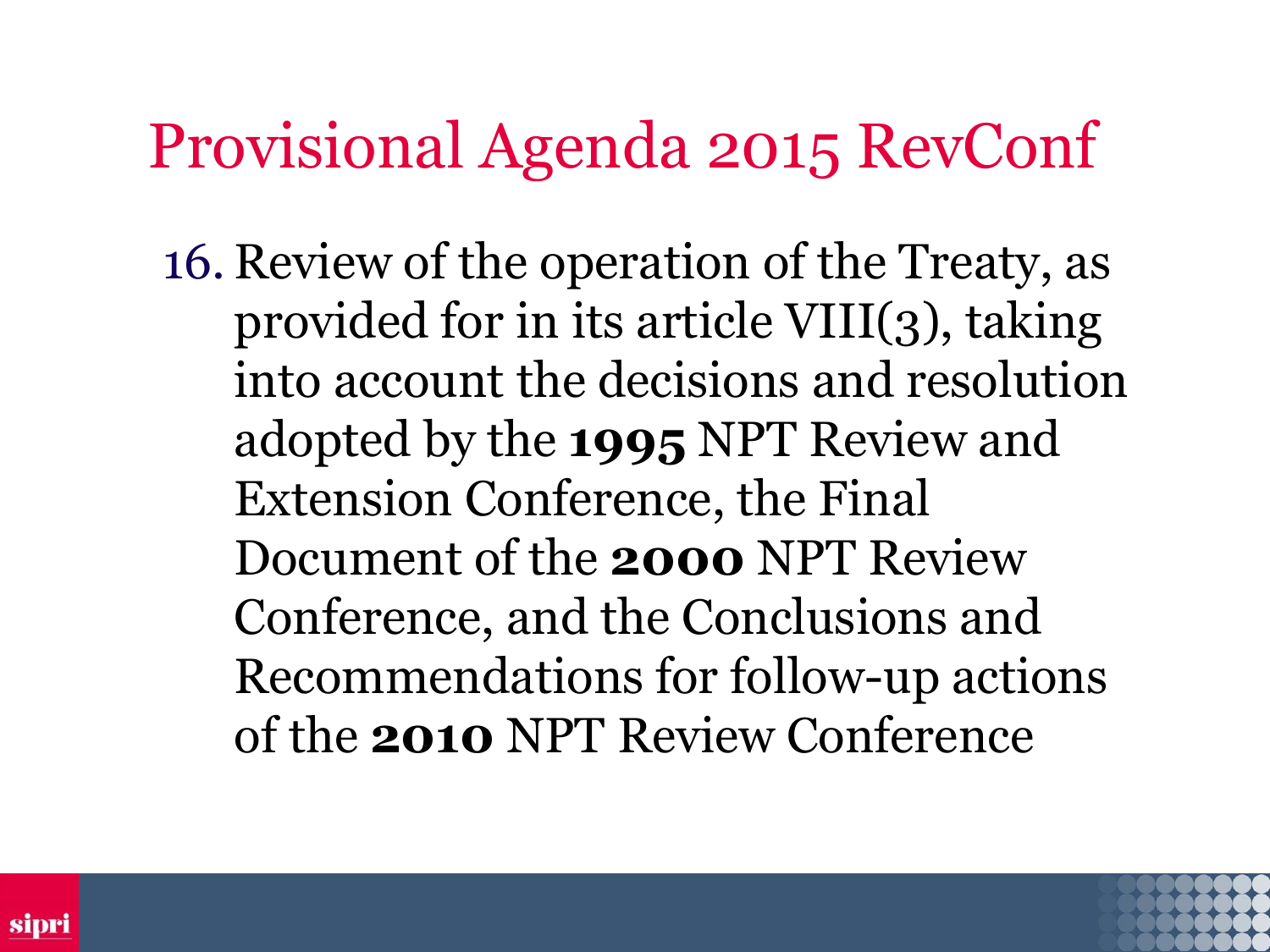## Provisional Agenda 2015 RevConf

17. Role of the Treaty in promoting the **nonproliferation of nuclear weapons** and of **nuclear disarmament** in strengthening international peace and security, and measures at **strengthening the implementation of the treaty** and achieving its **universality** (incl. **strengthened review process, disarmament & non-proliferation education**)

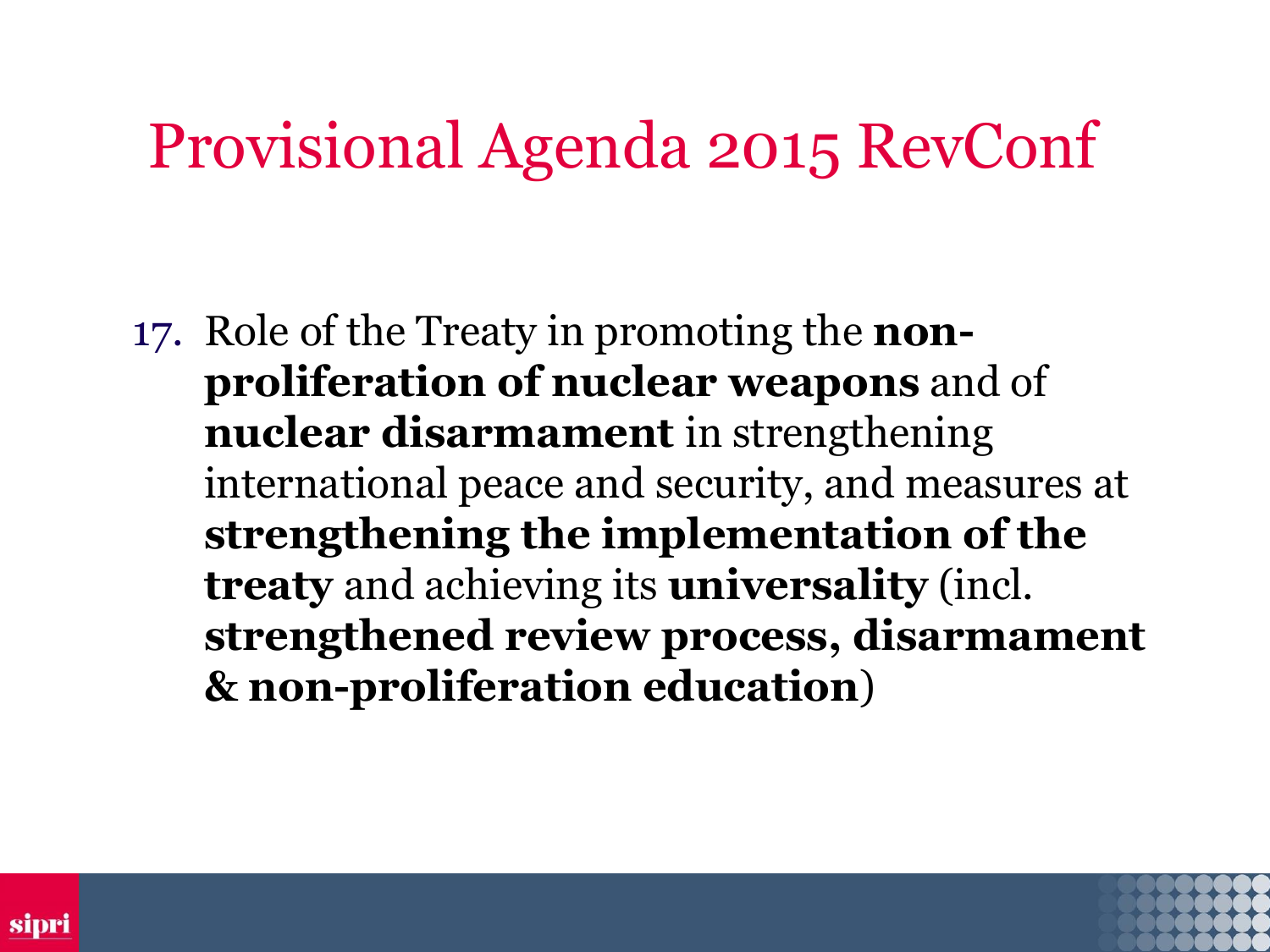NPT Review Conference 2015 (New York: 27 Apr-22 May)

- **President:** … ?
- $\triangleright$  Chairs of the Main Committees
- **MC.I – Enrique Román-Morey (Peru)** nuclear disarmament and security assurances
- **MC.II – Cristian Istrate (Romania)** safeguards, NWFZs, regional issues, including with respect to the Middle East and implementation of the 1995 Middle East resolution
- **MC.III - Peter Woolcott (Australia)** peaceful uses of nuclear energy, strengthened review process, withdrawal

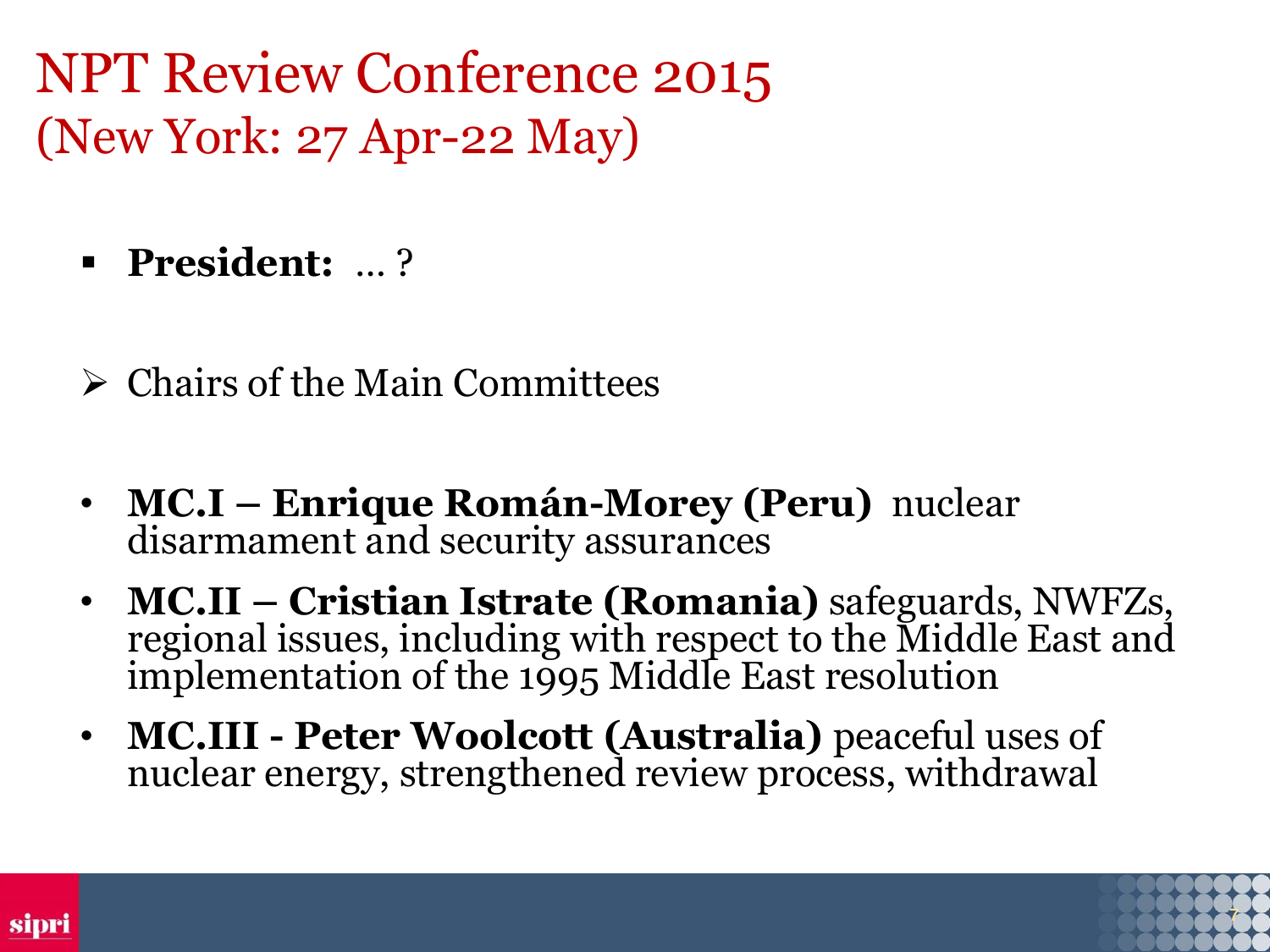- Main Committees and Subsidiary Bodies (SB)
- $\triangleright$  by now established practice to have SBs under each MC – no need to waste time or fight on this
- $\triangleright$  in 2000 and 2010, SBs had their own Chairs outcome was successful (forward-looking) – but the MC outcomes were not (focus on 'review')
- MC Chairs were somewhat neutered and overshadowed by SB Chairs – result was failure to find agreed text on the review

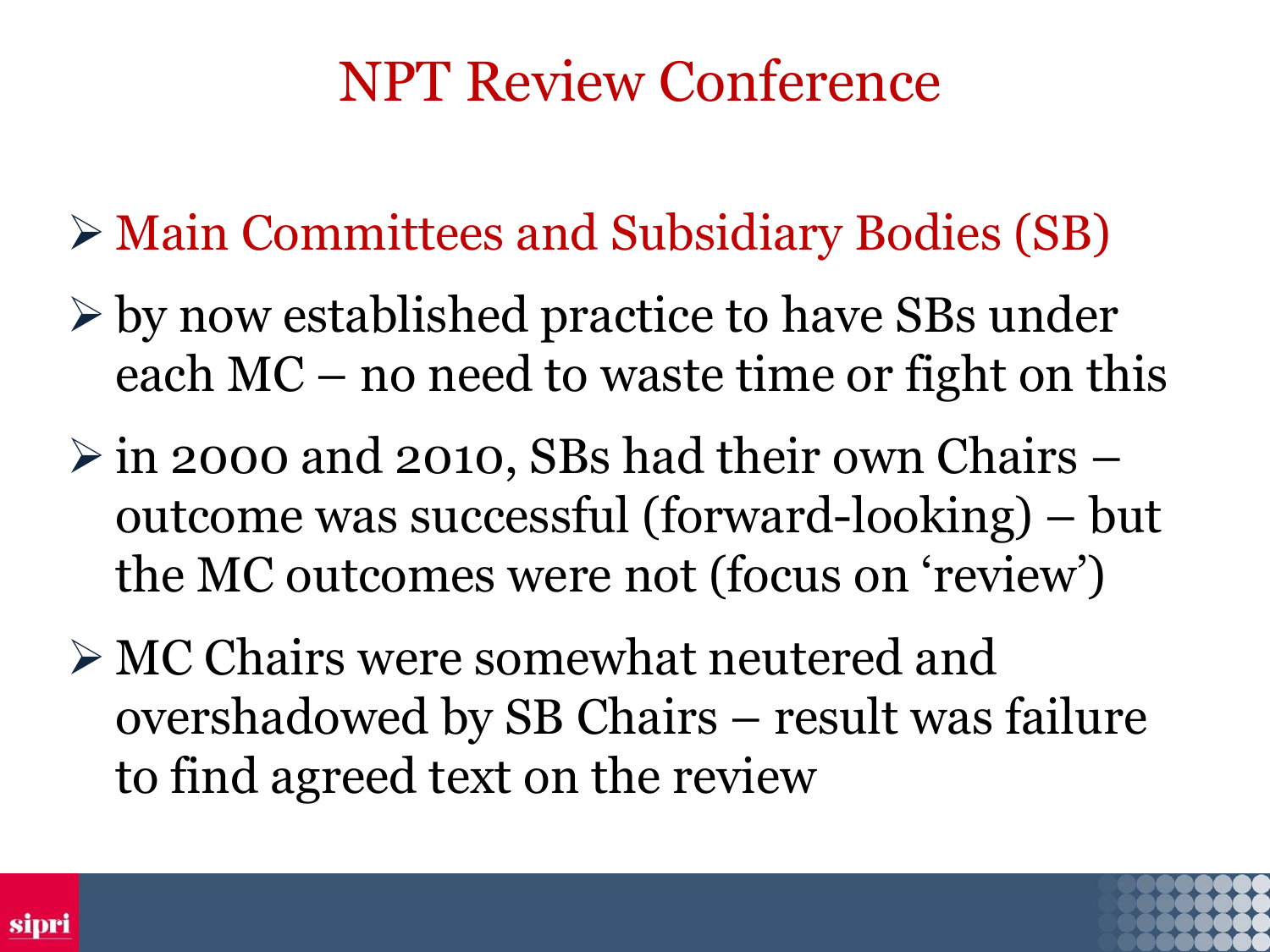## $\triangleright$  Review

- Strive to reach agreed text on review: necessary and mandated by Decision 1 (1995 NPTREC)
- Many foreign ministries are reviewed by Auditors or Inspectors General – corporations are reviewed – annual reports cover past activities and outline future plans
- $\triangleright$  So, why are NPT SPs serially failing to agree on a review of the past quinquennium – recommend that review reflect both diverging and converging views



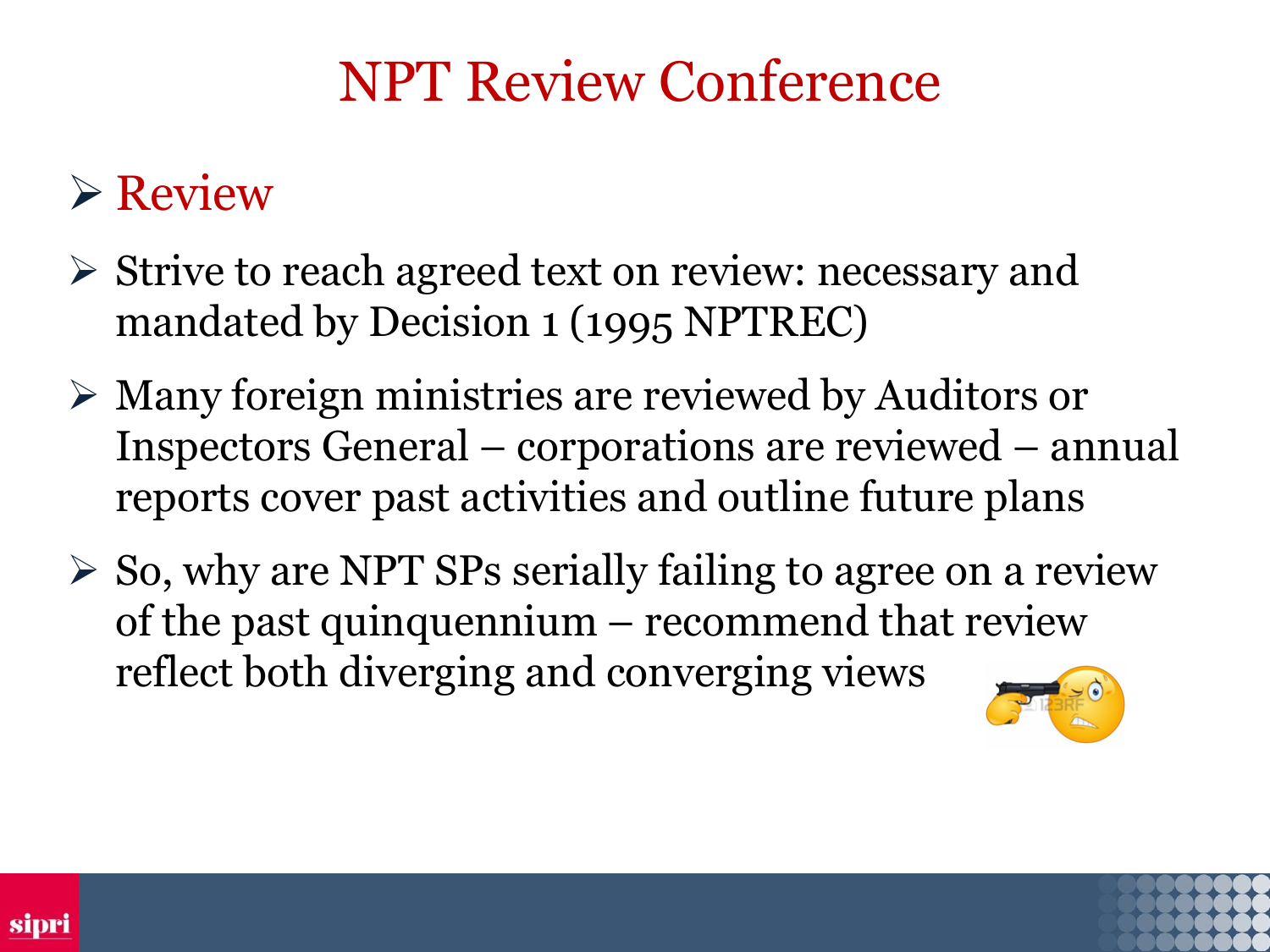- Attributed to Einstein, but said by Rita Mae Brown (Sudden Death):
- "The definition *of insanity* is continuing to *do* the *same thing* over and over, and then expecting different results"
- $\triangleright$  Verbal diarrhoea longer and longer statements, longer working papers, and longer outcome documents:
- $\geq$  1995 NPTREC: Decision 1: SRP 7 paras. Decision 2 P&O: 7 PP, 20 OPs under 7 headings
- 2000 NPTRC: Final Document: 189 paras
- $\geq$  2010 NPTRC: 91 paras
- 2012 NPTPC: 100 paragraphs
- 2013 NPTRC: 101 paragraphs
- $\geq 2014$  NPTRC: 17 paras under 5 headings

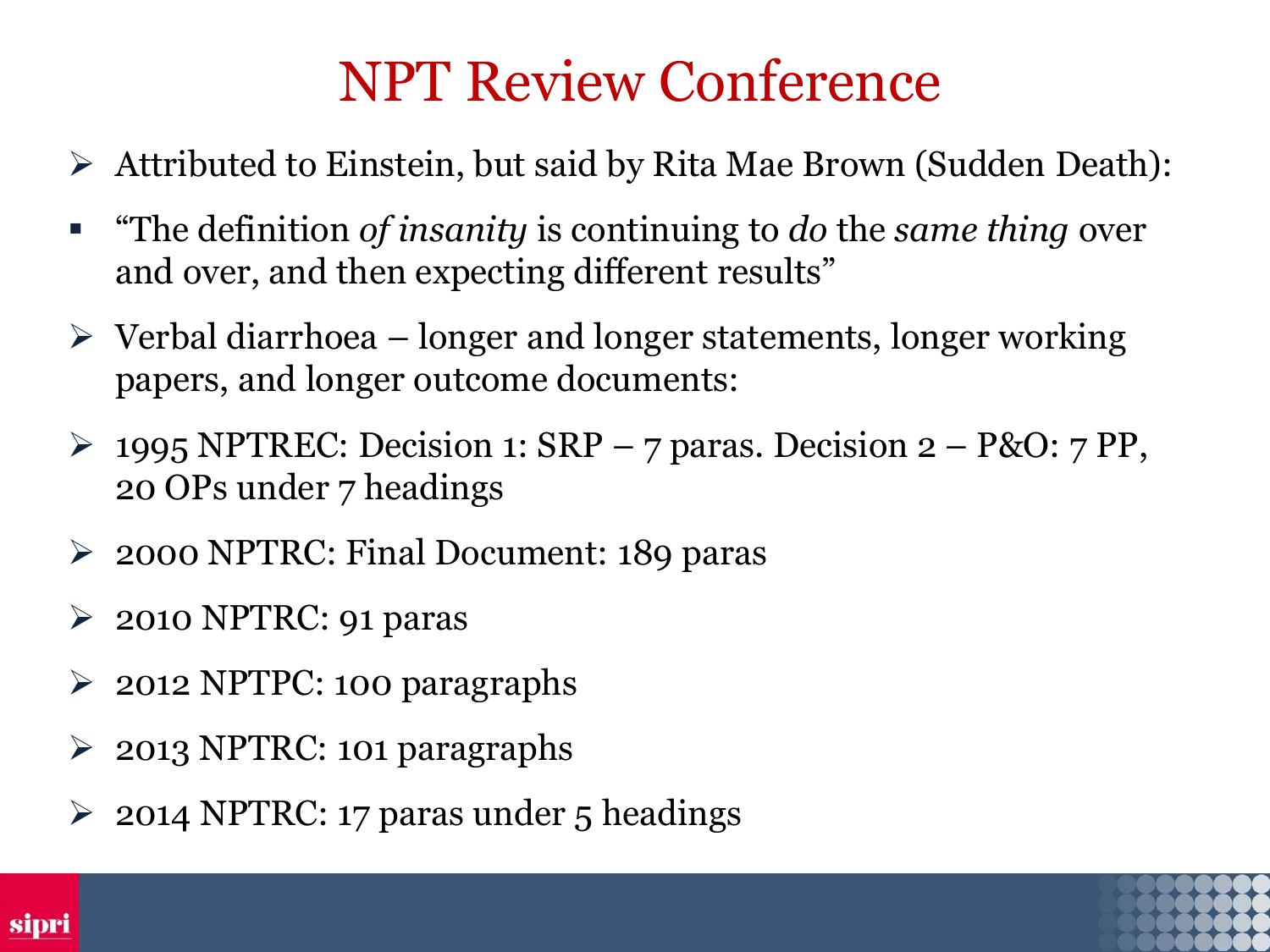### **2015 Outcome Document -- success**

- **Review** of the operation of the Treaty 2010-2015, taking into account the outcomes of 1995, 2000, 2010
- If consensus not achievable  $-$  reflect converging and diverging views
- **Forward-looking elements**  to promote the implementation of the Treaty and 1995/2000/2010 outcomes, including universality, security assurances, regional issues: Middle East, South Asia, Korean Peninsula
- **2015 NPTRC: keep it short – realistic, SRP**





 $\blacktriangleright$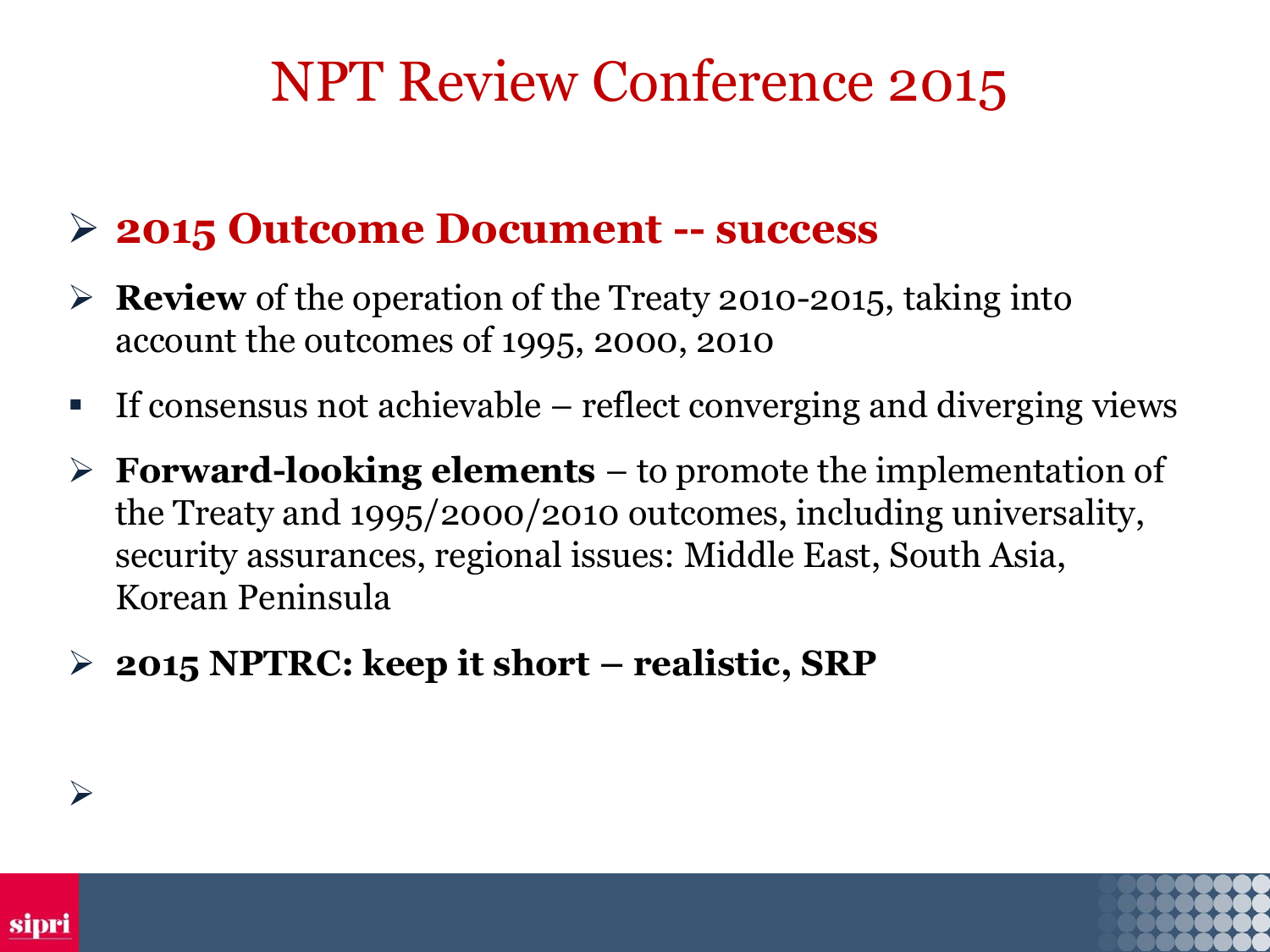#### **Contentious issues:**

- Middle East NWFZ conference: 1995 Resolution mandate
- US /Russian allegations of violation of INF impact > (JVC)
- Russia/US interaction on strategic nuclear arms control
- Nuclear disarmament NSNW
- Humanitarian Initiative
- IAEA safeguards: State Level Concept, Compliance, (Iran, DPRK, Syria)
- Universalization of the AP: three APs (CSA/VoA/-66)
- Nuclear security, Nuclear safety
- **Security assurances**
- Peaceful uses inalienable right, fuel cycle, export controls
- Withdrawal

sipri

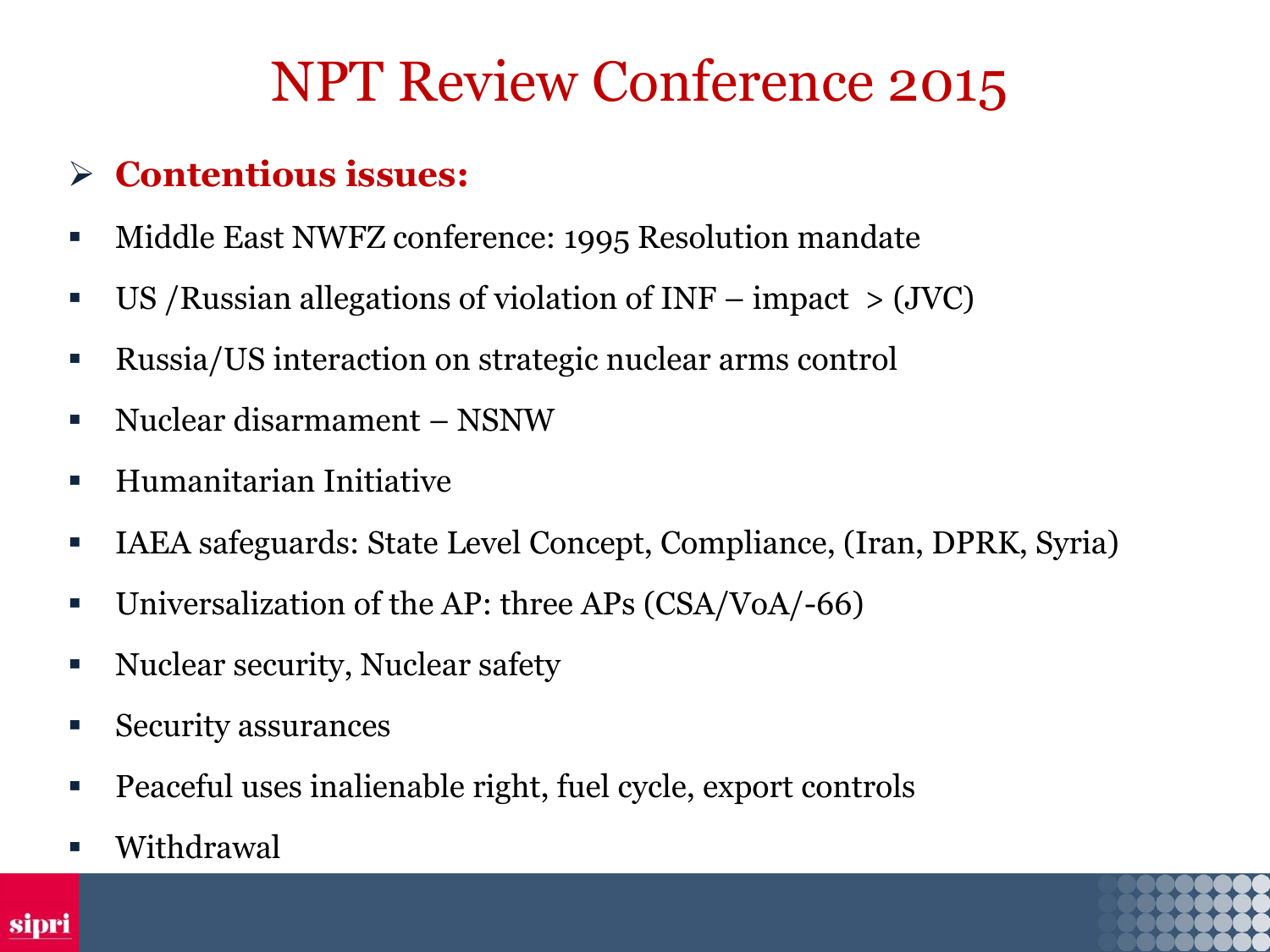- **Fake Issues:**
- 
- *Withdrawal*
- *Annual Conference*
- **New (Old) Ideas**
- *Advisory Group: Presidents Circle: past Presidents, PC Chairs*
- *Financial support for President/PC Chair consultations (combination of support from NWS, EU, NAM, etc., and ODA budget)*
- *NPT RevConf is the "sovereign" of the Treaty – (late Fritz Schmidt, long-time Chair of the Zangger Committee) – responsibility of all States Parties to strengthen the authority and integrity of the Treaty*



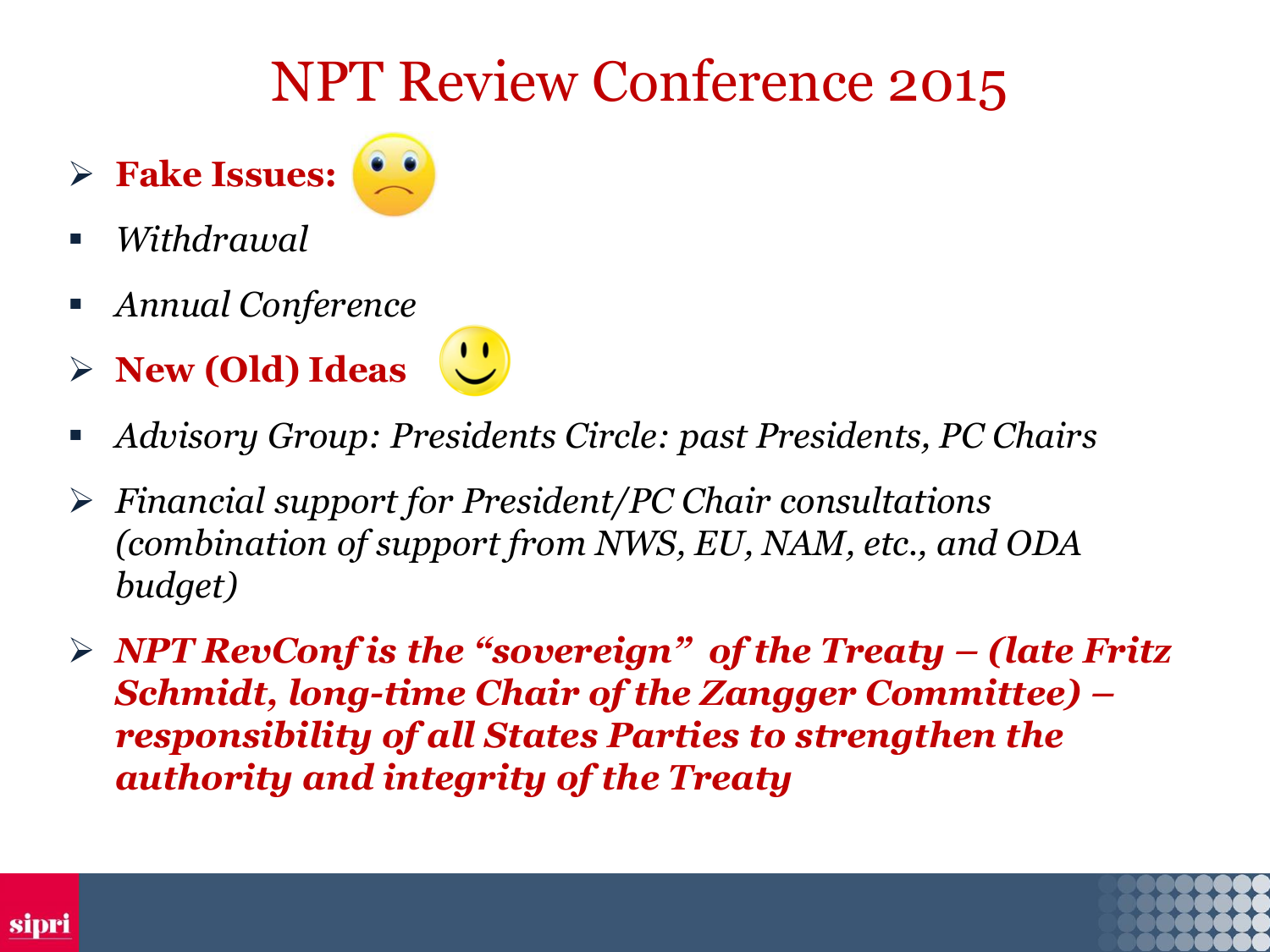#### **"P-5 Statements"**

- $\blacksquare$  Much is made of these  $\ldots$
- **" "NWS Statements"** NPT makes no reference to P-5
- Importance exaggerated ... Russia/US key; minor NWS (France, UK) largely irrelevant –
- Glossary of Key Nuclear Terms; Reporting Framework
- **Deterioration** in Russia-US, Russia-EU relations …
- **Cold War groupings**: WEOG, EEG, NAM zero sum negotiations
- **Other groupings**: NAC, NPDI, de-alerting, HI
- **Friends of the President**: non-democratic, non-representative, leaves vast majority of SPs in the cold –
- 2000: NAC/NWS; 2010: 16+ cross regional



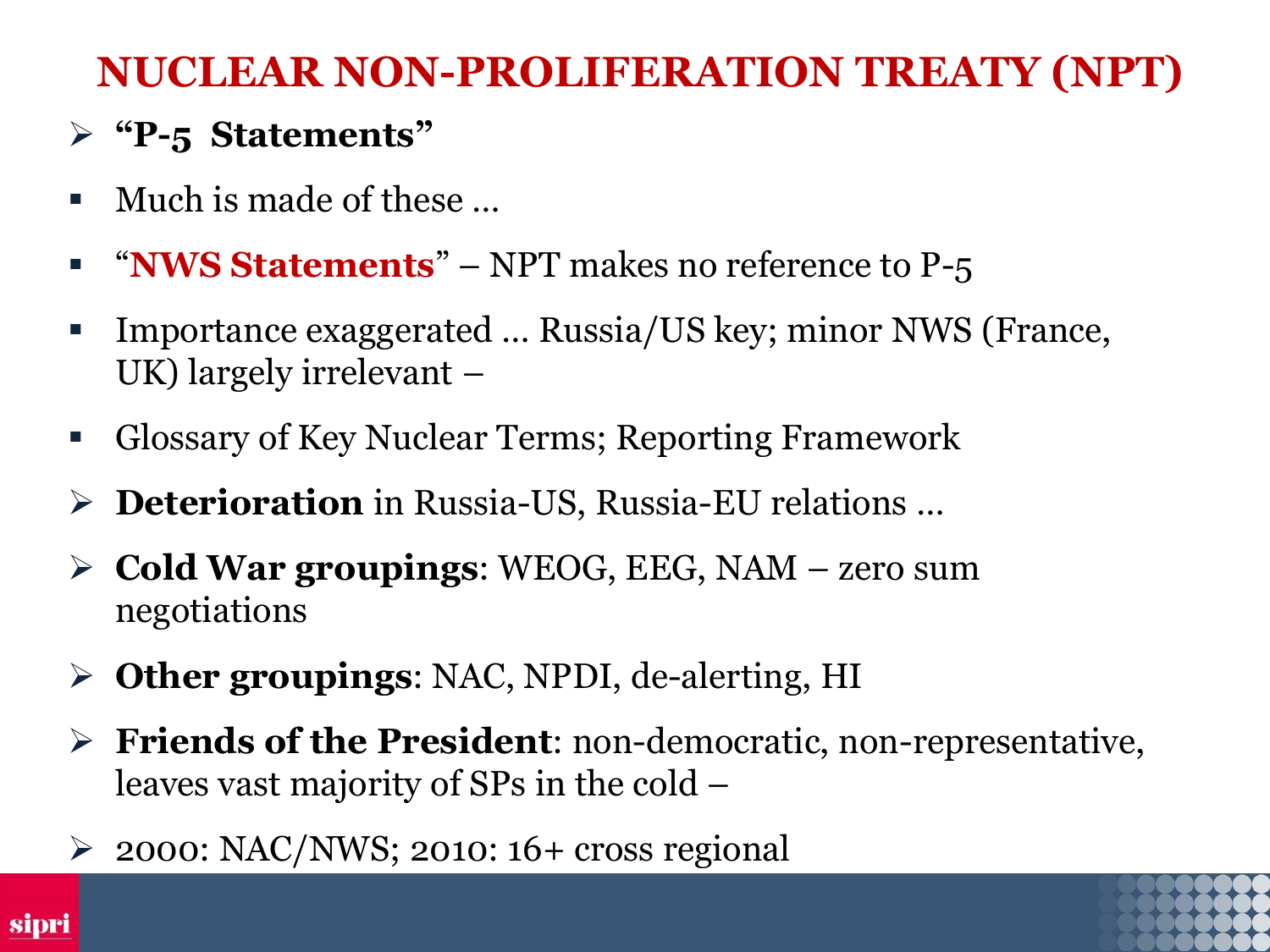# **Regional Issues**

- **DPRK**
- **Iran**
- **Syria**
- **Middle East: NWFZ/WMDFZ-DVs**

- **Ukraine**
- **India**

sipri

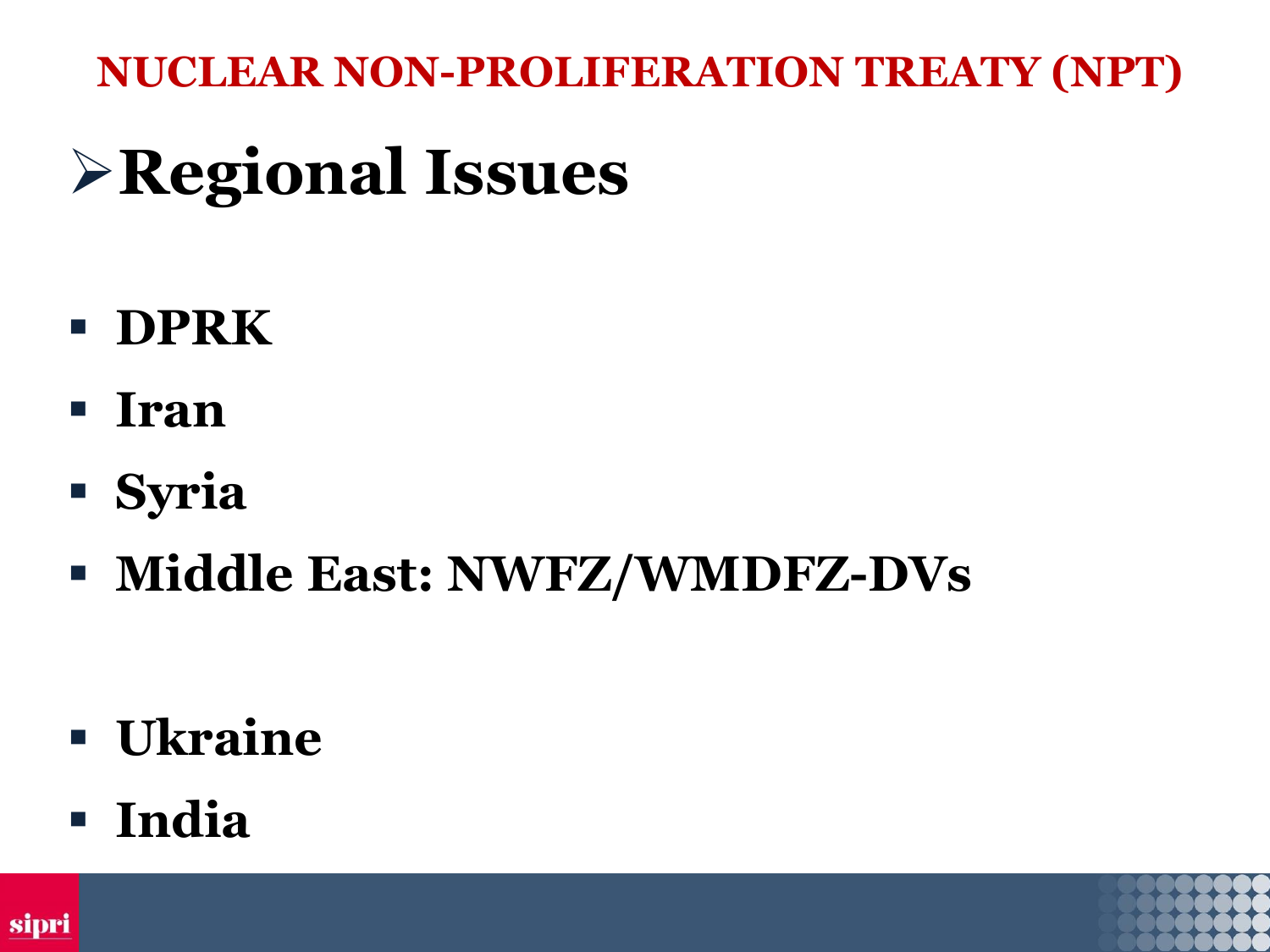# **Critical Issues**

- **'New Cold War': future of classical nuclear arms control**
- **Preservation of existing nuclear arms control treaties and frameworks**
- **Nuclear modernization – extending nuclear weapons to the 22nd century?**
- **Managing the 'New Cold War' – lessons from the Cold War, Cold Peace**
- **'Sacred cows': Russia (NW), USA (BMD)**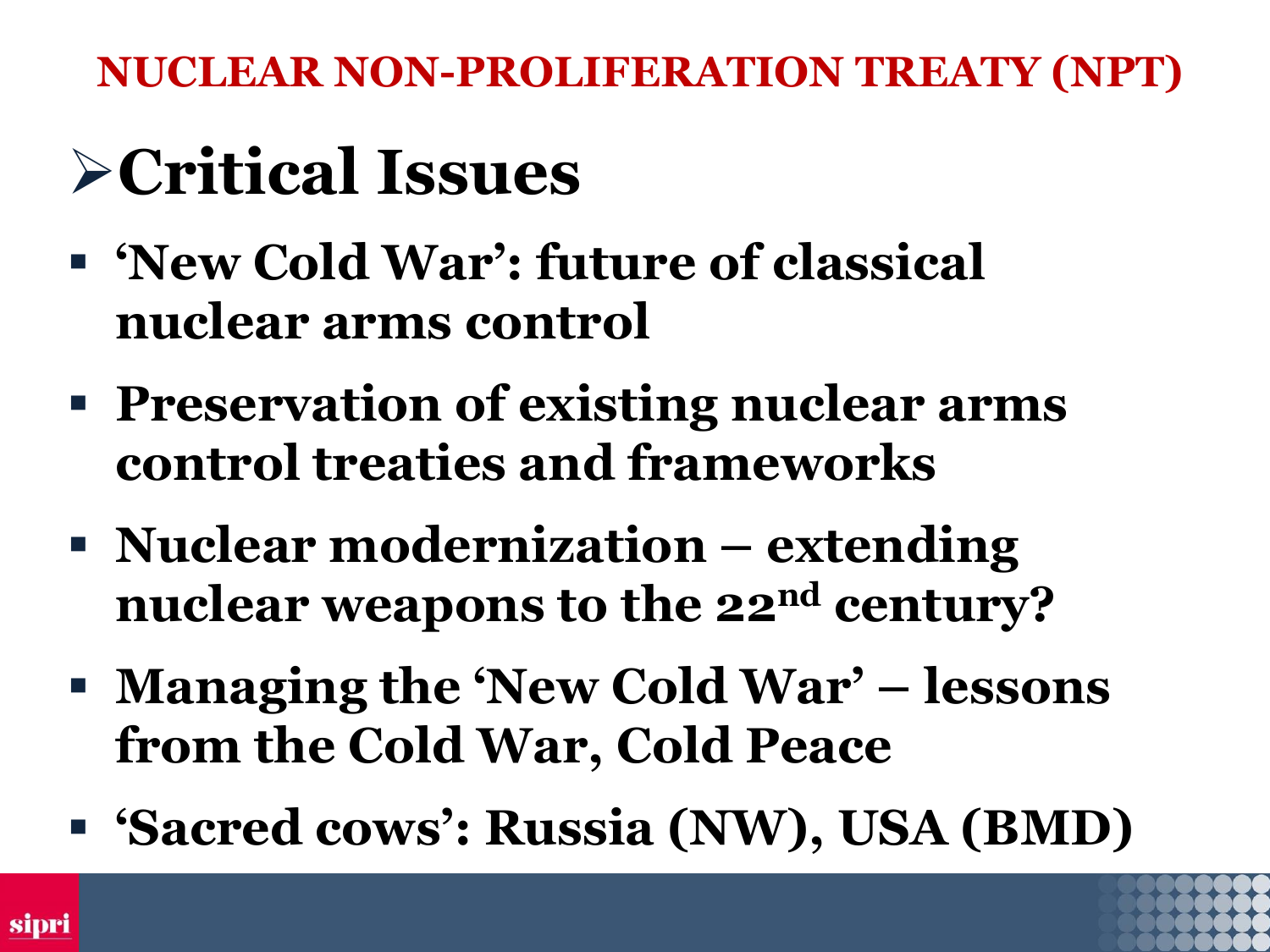# **Critical Issues**

- **'Deterrence and Strategic Stability:**
- **interrelationship of offence/defence**
- **strategic/non-strategic nuclear weapons nuclear and long-range**
- **conventional precision-guided weapons**
- **common terminology for nuclear weapons**
- **transparency**
- **principles for regional missile defences …**

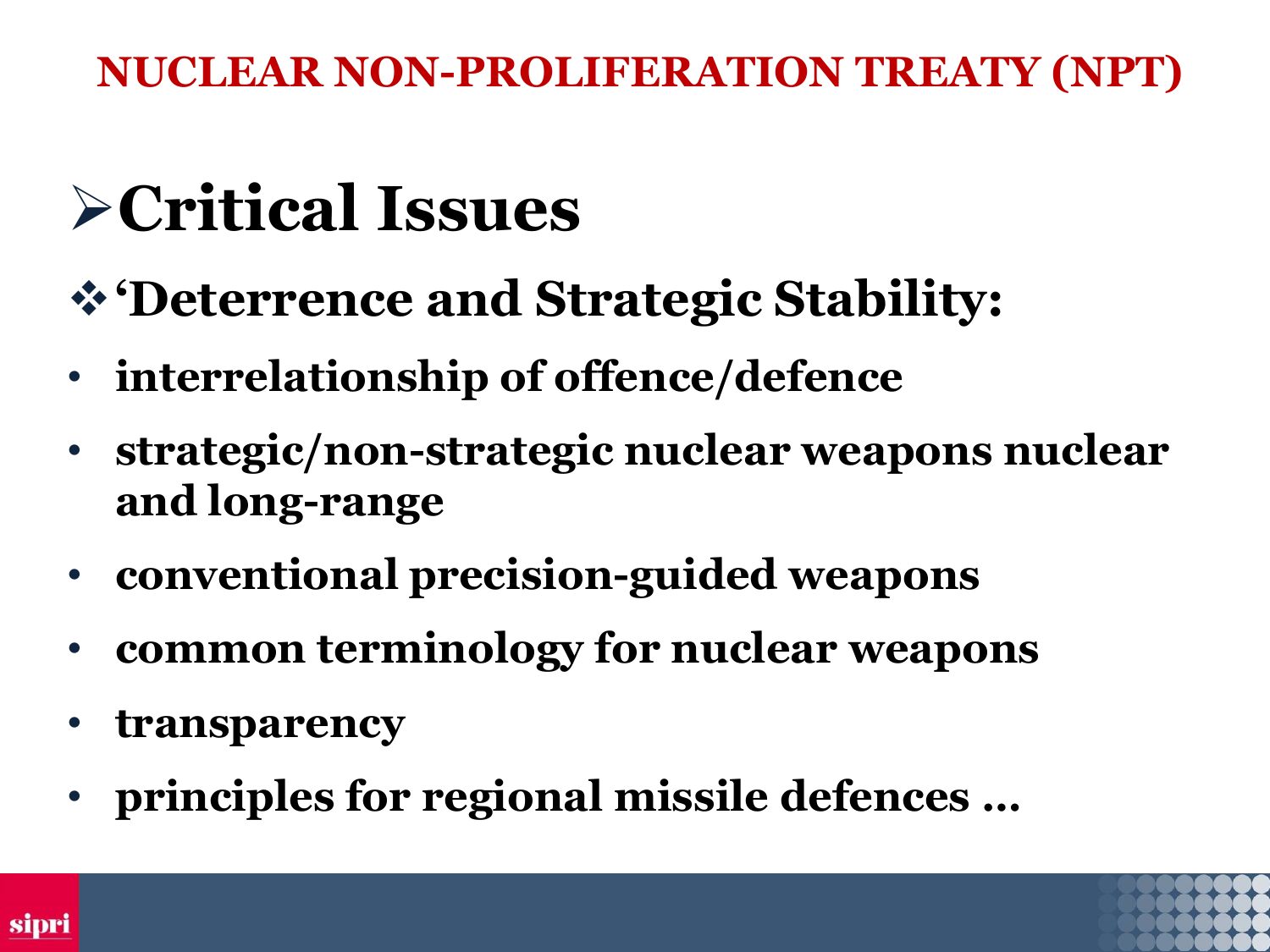# **Critical Issues**

- **CTBT**
- **Space and Strategic Stability: PAROS, ASAT, CBMs**
- **New Nuclear Disarmament Initiatives: 'Humanitarian'; OEWG; GGE-FMCT**
- **Fuel Cycle: front-end, back-end**



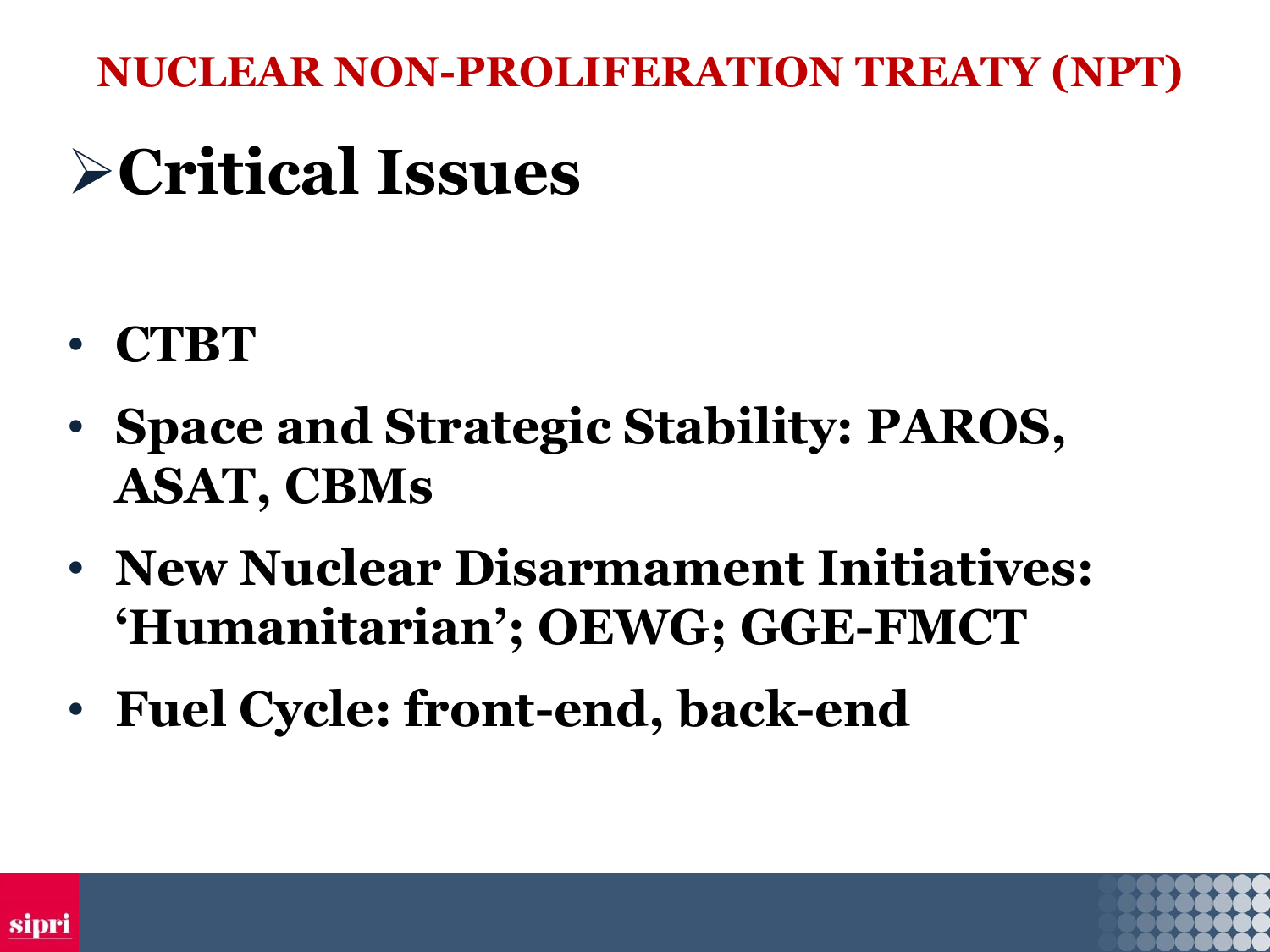# **Projected consequences of nuclear war**



If **1% of the nuclear weapons**  now ready for war **were detonated in large cities**, they would **utterly devastate** the **environment, climate, ecosystems, and inhabitants of Earth** … a war fought with thousands of strategic nuclear weapons would **leave the Earth uninhabitable**…

**Tariq Rauf**

 http://www.nucleardarkness.org/index2.php http://www.nucleardarkness.org/warconsequences/fivemilliontonsofsmoke/